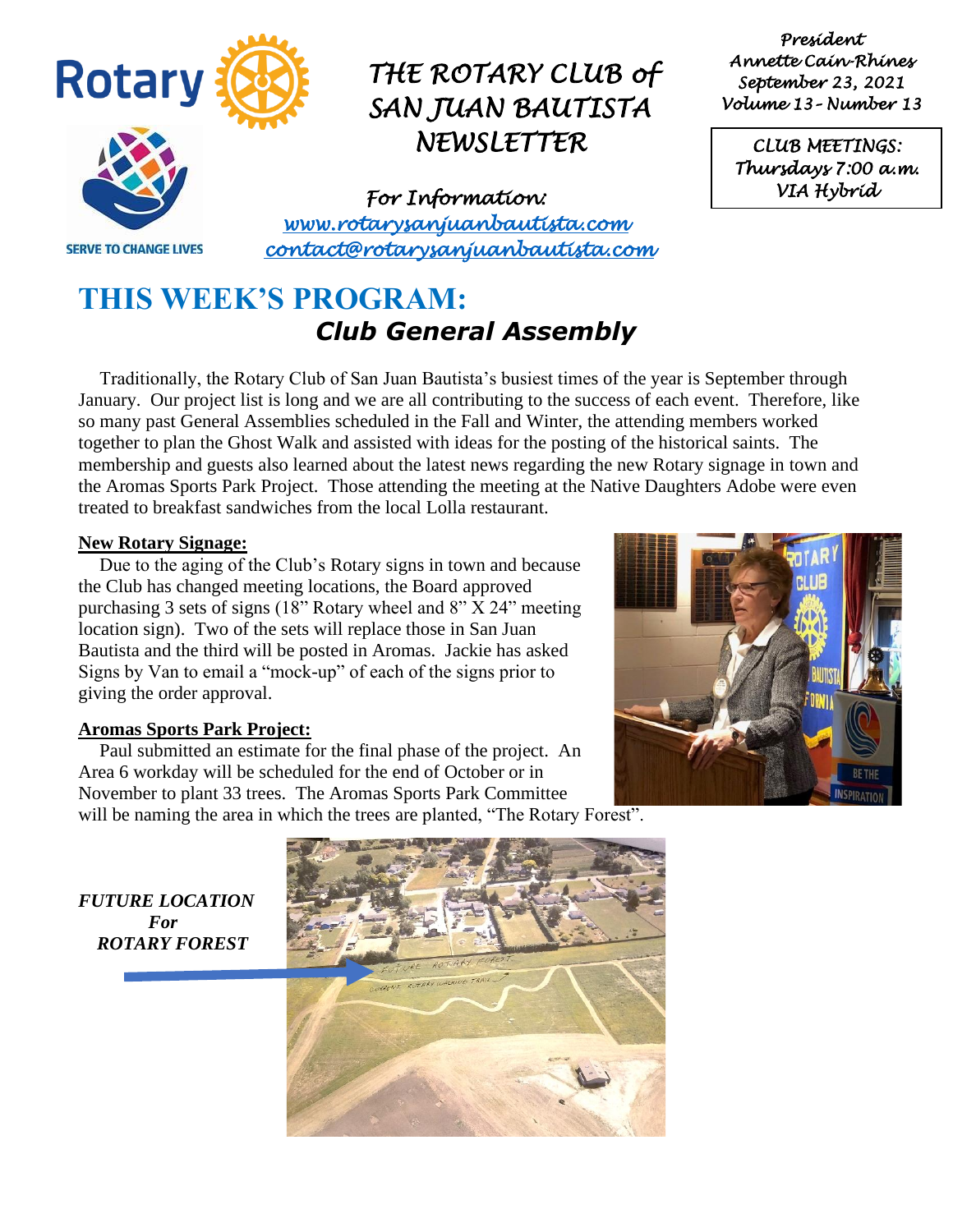

*For Information: [www.rotarysanjuanbautista.com](http://www.rotarysanjuanbautista.com/)  contact@rotarysanjuanbautista.com* 

**SERVE TO CHANGE LIVES** 

**New Board Appointee – Environmental Service Chairperson:**

Last July, Blanca was appointed by the Board to serve as the Environmental Services Chairperson. However, the National Parks Ethics Department notified Blanca that she was unable to serve due to there being a potential conflict of interest in the case of a partnership in which money is utilized for any one project. Therefore, Bob Quaid stepped up and he will now serve as the Environmental Services Chairperson as well as the Treasurer.

#### **Ghost Walk:**





 The Ghost Walk Committee has been busy organizing and reservations are beginning to be received. Listed below are the details.

- **Volunteers:** 
	- Thank you for volunteering. All areas are covered except for
		- docents at the Crane House and Razas House.
	- ♦ Docents/performers are not required to wear masks.
	- ⧫ Docents are asked to limit their performance to **10 minutes** for each tour group.
	- **Advertising:** Jorge is finalizing the flier and he will distribute it to the committee members, who will disperse it to businesses and Anzar High School.
	- **Tour Stops:**
		- ⧫ The Bear Hideaway parklet has been secured and the organ can be stored inside Bear Hideaway when not in use.
		- ⧫ Confirmation is needed to utilize the Crane House and Rozas House as tour stops.
- **Costumes and Make-Up:**
	- ⧫ All docents are asked to dress in costume. The guides and registration table volunteers are encouraged to wear costumes.
	- ⧫ Phil is organizing a virtual make-up workshop. He is also is obtaining costumes for those who need them.
- **Gift Bags and Other Items:**
	- ◆ The gift bags and glow-sticks have been purchased.
	- ◆ The candy for the bags is estimated to cost more than \$200. Phil will contact the Windmill owner to ask for candy donations.
	- ⧫ A Rotary sanitation packet and local business coupons will be included in the gift bags.
	- ⧫ Halloween Socks Sale: Annette is investigating.

*President Annette Cain-Rhines September 23, 2021 Volume 13– Number 13* 

*CLUB MEETINGS: Thursdays 7:00 a.m. VIA Hybrid* 

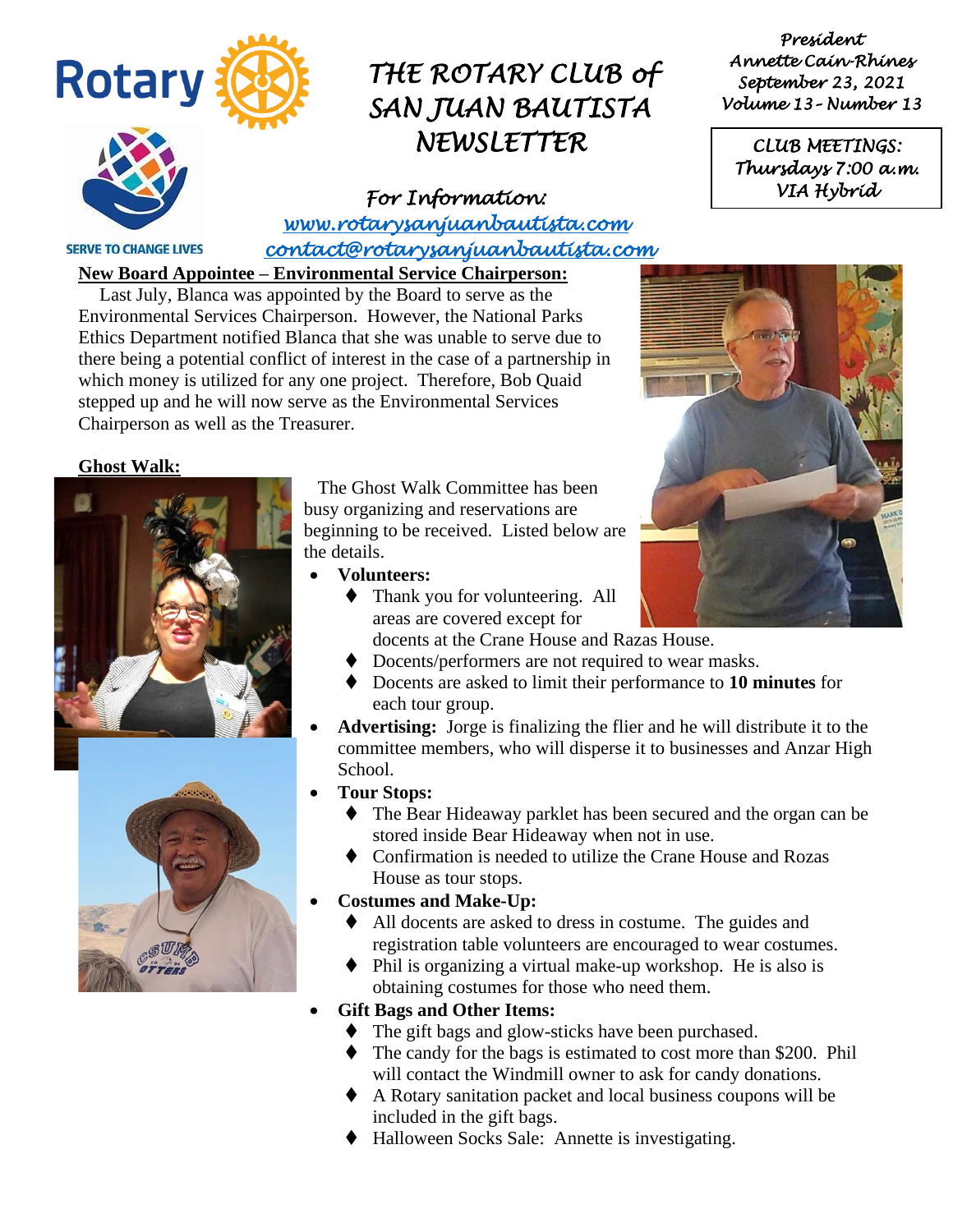

*President Annette Cain-Rhines September 23, 2021 Volume 13– Number 13* 

*CLUB MEETINGS: Thursdays 7:00 a.m. VIA Hybrid* 

**SERVE TO CHANGE LIVES** 

#### *For Information: [www.rotarysanjuanbautista.com](http://www.rotarysanjuanbautista.com/)  contact@rotarysanjuanbautista.com*

- **Covid Requirements for Attendance:**
	- ⧫ **Printed on Flier:** *Covid Safety Protocol: Proof of vaccination and mask will be required (or proof of recent negative test for exemptions).*
	- ⧫ **Posted on Website:** *Due to the highly transmissible nature of the Delta variant, the Rotary club of San Juan Bautista is requiring all attendees of the Ghost Walk to show proof of vaccination and to wear a mask. Please bring vaccination card or state approved cell phone app verification to show when checking in at the registration table. Proof of a 72-hour negative test will be required for those with exemptions. We appreciate you helping to keep everyone safe.*

#### • **Other Participant Information:**

- ◆ Those who reserve a tour must be 12 or older.
- ⧫ Accessibility: *"Accessible, but bumpy"* will be included on the website and flier.

### *INTERNATIONAL POLIO DAY OCTOBER 24th*

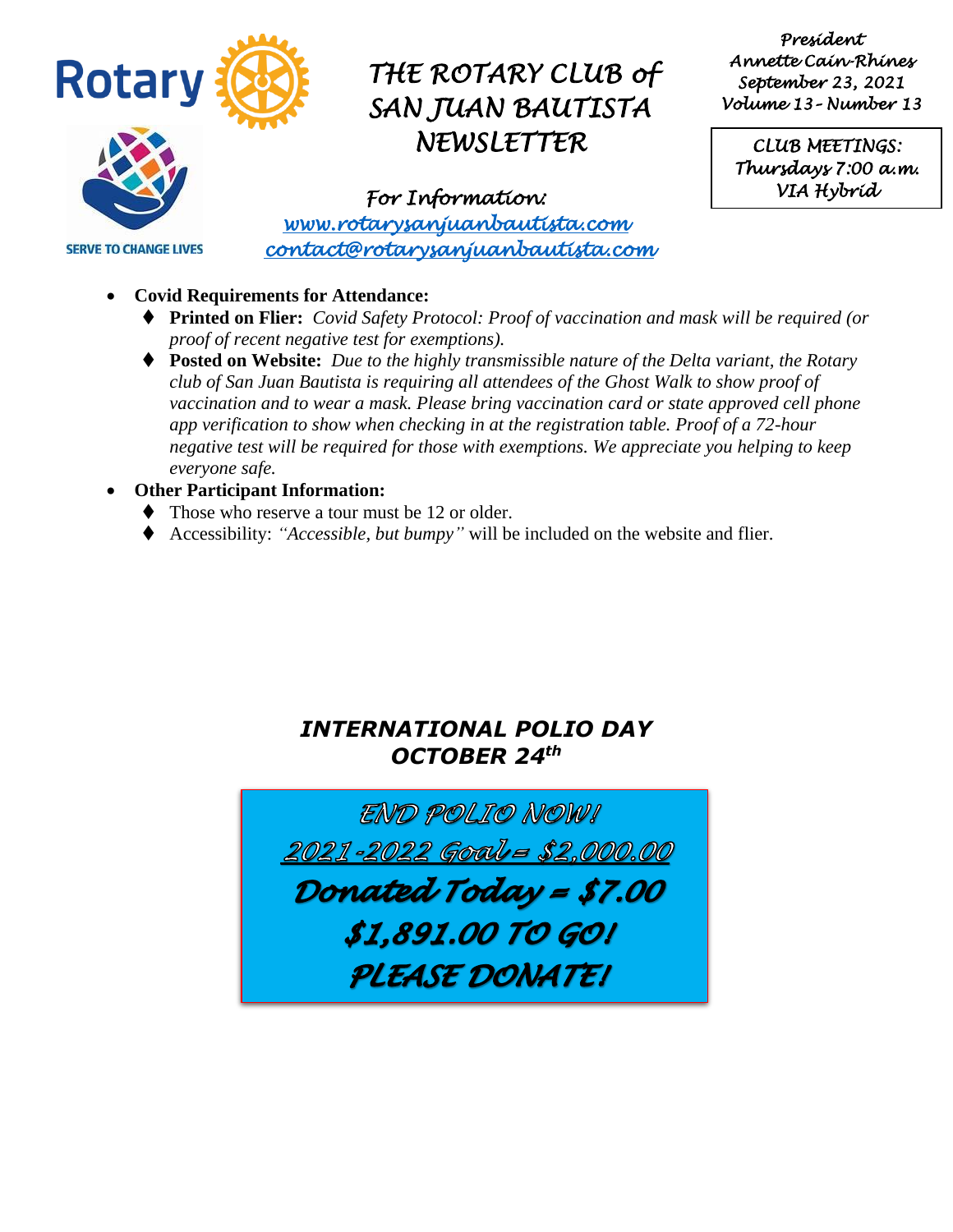

**SERVE TO CHANGE LIVES** 

## *THE ROTARY CLUB of SAN JUAN BAUTISTA NEWSLETTER*

*For Information: [www.rotarysanjuanbautista.com](http://www.rotarysanjuanbautista.com/)  contact@rotarysanjuanbautista.com* 

*President Annette Cain-Rhines September 23, 2021 Volume 13– Number 13* 

*CLUB MEETINGS: Thursdays 7:00 a.m. VIA Hybrid* 

# **OUR HYBRID MEETING**  *HAPPY ROTARIANS on September 23, 2021 21 MEMBERS PRESENT!!!*

**In Person: Andrew, Annette, Art, Bob, Donna, Jackie, John, Jorge, Larry, Luis, Michael, Phil, Vicki, and Wayne On Zoom: Blanca, Don Reynolds, Jessie, Michelle, Rosa Loayza, Rosa Vivian, and Tom**

### **THIS WEEK'S MEETING: Inspirational Quote:**

*"El caminante no tiene camino. Hacen un camino mientras caminan."*

*"The walker doesn't have a path. They make their path as they walk."*

 **VISITORS HOST ROTARIAN Dr. Erika Ceballos Rosa Fernandez Dr. Gómez Rosa Fernandez VISITING ROTARIAN CLUB Larry Barr Hollister**





 *HAPPY BIRTHDAY TOM BREEN – September 28th*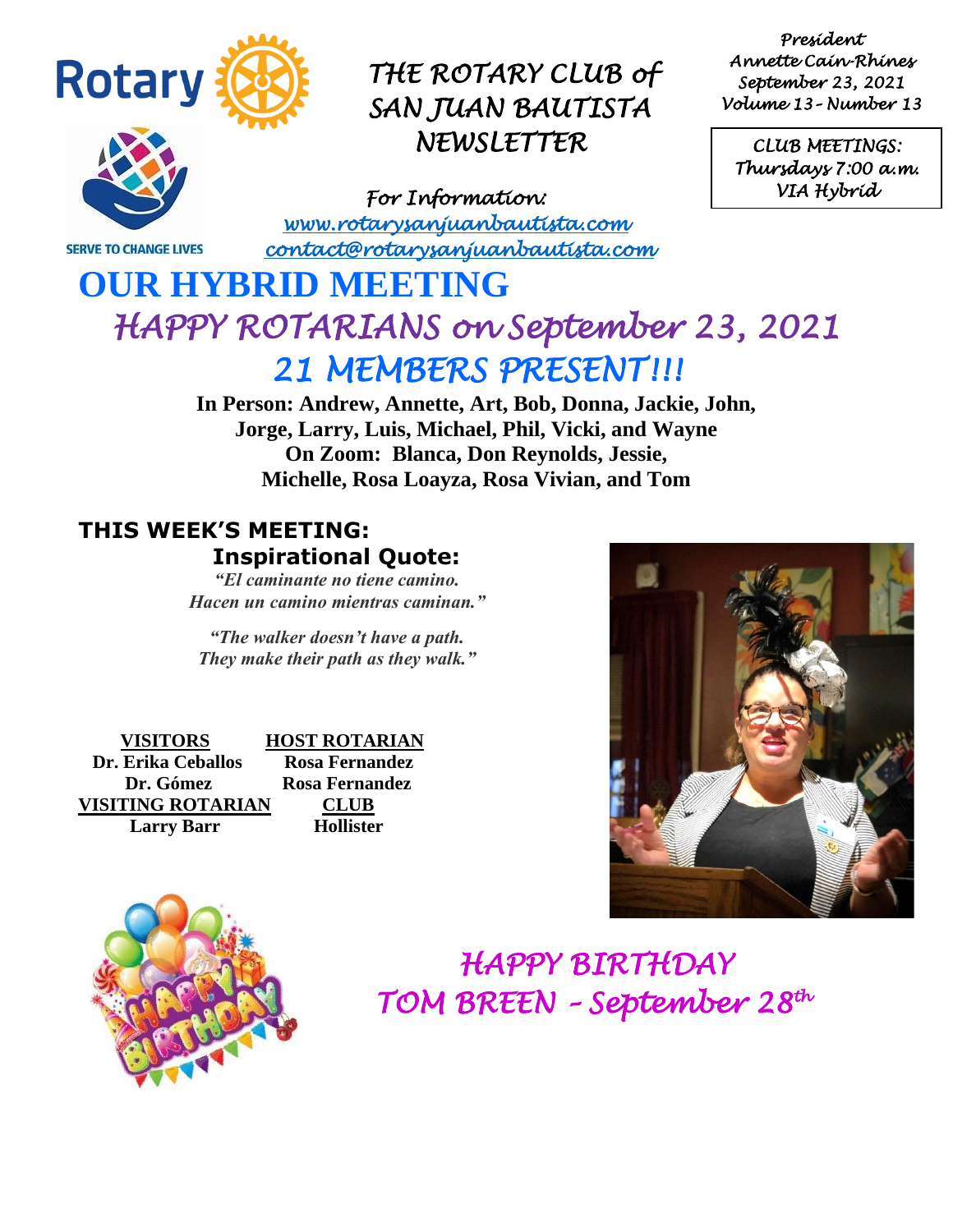

*President Annette Cain-Rhines September 23, 2021 Volume 13– Number 13* 

*CLUB MEETINGS: Thursdays 7:00 a.m. VIA Hybrid* 

*For Information: [www.rotarysanjuanbautista.com](http://www.rotarysanjuanbautista.com/)* 

 *contact@rotarysanjuanbautista.com* 

### **Announcements:**

**SERVE TO CHANGE LIVES** 

*Meeting Attendance & Recording of Meetings: Members & invited friends will be allowed to attend Club meetings only. The meetings may only be recorded with permission from the Membership.*

**Rotary Club Events & Information:**

#### ❖ **MEETING ON ZOOM ONLY NEXT THURSDAY – DON'T FORGET…**

- ❖ **Fundraising & Ghost Walk Committee Meeting:** Today following general meeting **Rotary 5170 Events & Information:**
- ❖ **Avenues of Service Workshops (Hybrid):**

**When:**

- $\blacklozenge$  Thursday, September 30, 2021; 5pm 8pm; via Zoom
- ◆ Saturday, October 2, 2021, 10:30am 3pm; Alameda Fair Grounds and via Zoom

**Cost:** \$50 pp & \$25 pp for Prospective Members Free – Rotarian Project Fair Table (October 2) **What:**

- ⧫ **"Zoomin Thursday"** features Best Practices including: Membership, Public Image, Foundation, and Avenues of Service
- ⧫ **"Hybrid Saturday"**, October 2nd features project fair, luncheon, Major Donor recognitions and a keynote speaker, Linda Coble, the first CBS female anchor of Honolulu.

**How to Register:** Go to https://rotarydistrict5170.org and follow links.

**COVID Protocols:** Event at the Alameda Fair Grounds is outdoors. County, State and Federal protocols observed.

#### **Top 10 Reasons to Attend:**

- 1. District to offer up "\$250 Stimulus Reimbursement" to clubs for Registered Attendees and great opportunities for board members to learn leadership tips from other clubs.
- 2. 'Zooming Thursday' connects Rotarians to Avenue of Service Chairs and District Leadership.
- 3. Saturday Project Fair showcasing Local and International Service Project opportunities for Partnerships with other Clubs.
- 4. Outdoor venue provides expansive spacing at Alameda Fairgrounds Amphitheater with all County and Federal safety guidelines observed.
- 5. Opportunity to sponsor a prospective Rotarian to attend the event AND enter into a drawing for a 3- night/4-day stay at Squaw Creek luxury resort for a minimum \$50 donation (\$2,000+ retail value).
- 6. Fellowship and fun with Rotarians and Guests from the four-county region of Rotary District 5170 and **a good "Red Badge Opportunity".**
- 7. The inspirational Linda Coble a Woman of Firsts: first woman club President for Rotary Club of Honolulu, first woman CBS Anchor for Honolulu, and first woman District Governor for District 5000.
- 8. Prospective Rotarians are introduced to the World of Rotary.
- 9. Hawaiian specialty cocktails and music of the islands throughout the Saturday event.
- 10. The Rotary experience with FUN AND FELLOWSHIP while celebrating Service Above Self.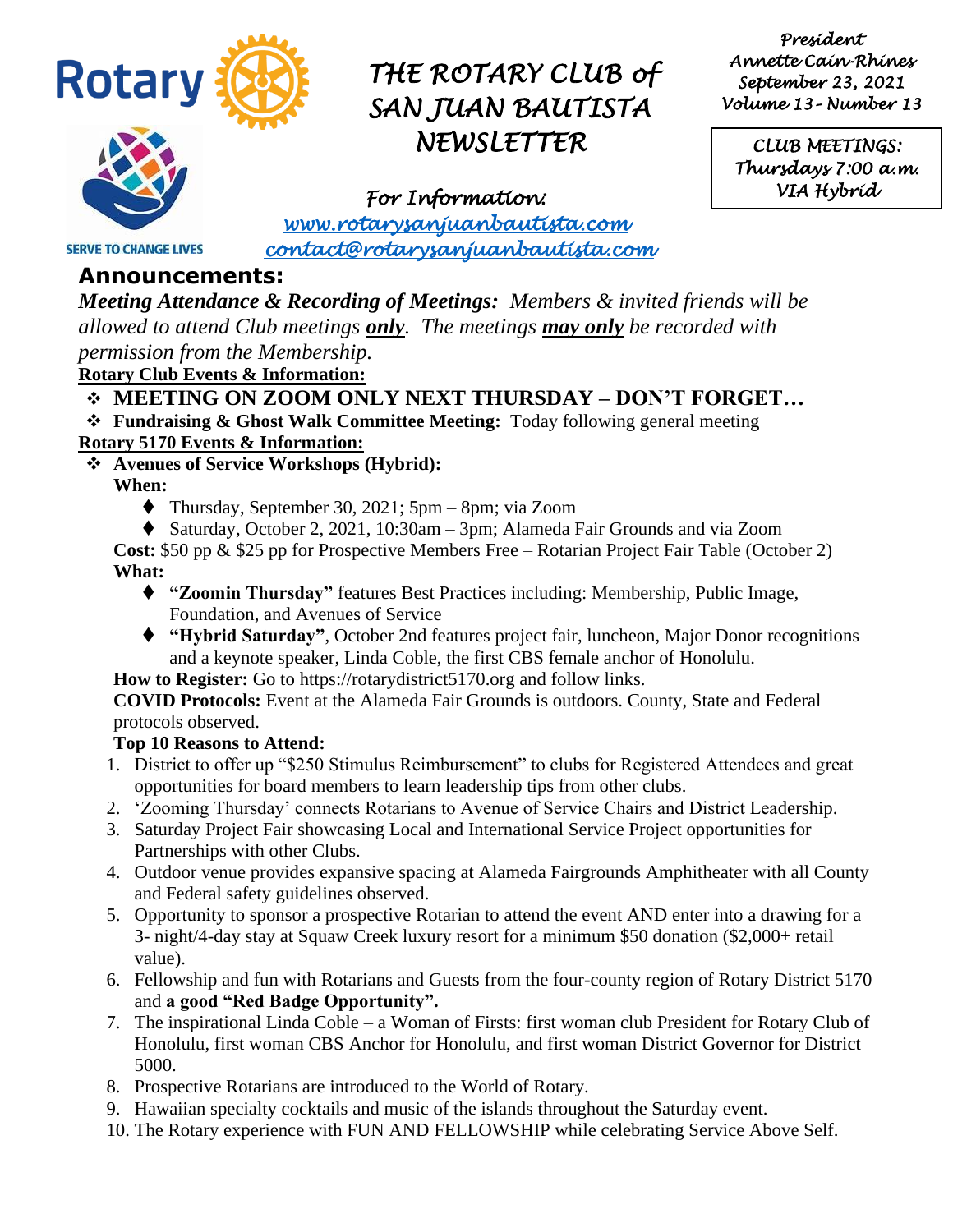

*President Annette Cain-Rhines September 23, 2021 Volume 13– Number 13* 

*CLUB MEETINGS: Thursdays 7:00 a.m. VIA Hybrid* 

*For Information:* 

*[www.rotarysanjuanbautista.com](http://www.rotarysanjuanbautista.com/)* 

**SERVE TO CHANGE LIVES** 

 *contact@rotarysanjuanbautista.com* 

**San Benito County Events & Information:**

**❖** Junior Rodeo: Sept. 25<sup>th</sup>-26<sup>th</sup>; Bolado Park

### **WHAT'S HAPPENING MARK YOUR CALENDAR**

- ❖ **September 30th: Program: Michelle Croucher, ASJUSD Special Ed Director**:
	- **On Zoom Only**
- ❖ **October 2nd: District 5170 Avenues of Service Workshops (Hybrid)**
- ❖ **October 7th: Program: Heather Howell & Elizabeth Cord; Aromas & San Juan** 
	- **School Principals**
- ❖ **October 7 th: Saint's Committee Meeting; Following General Meeting**
- **❖** October 14<sup>th</sup>: Program: TBD<br>❖ October 14<sup>th</sup>: Ghost Walk Cou
- **Ghost Walk Committee Meeting; Following General Meeting**
- ❖ **October 21st: Program: General Assembly; Ghost Walk**
- ❖ **October 21st: Club Board Meeting; Following General Meeting**
- ❖ **October 28th: Program: District 5170 Governor Richard Flanders**
- ❖ **October 29th, 30th, 31st: Ghost Walk**



| <b>MONTH</b>    | <b>SALUTE</b>   | <b>OUOTE</b>    | <b>PROGRAMS</b> | <b>HOSPITALITY</b>           |
|-----------------|-----------------|-----------------|-----------------|------------------------------|
| <b>October</b>  | <b>Jessie</b>   | <b>Jessie</b>   | César           | <b>Annette, Jessie, John</b> |
| <b>November</b> | Wayne           | <b>Jackie</b>   | <b>Phil</b>     | Annette, Jessie, Art         |
| <b>December</b> | Wayne           | <b>Michele</b>  | <b>Don Boys</b> | Annette, Jessie,             |
| <b>January</b>  | Art             | <b>Don Boys</b> | <b>Michele</b>  | Annette, Jessie,             |
| <b>February</b> | Vicki           | Luis            | César           | Annette, Jessie, Vicki       |
| <b>March</b>    |                 |                 | <b>Phil</b>     | Annette, Jessie,             |
| April           | Vicki           | Luis            | <b>Don Boys</b> | Annette, Jessie,             |
| May             | <b>Don Boys</b> | Art             |                 | <b>Annette, Jessie, Bob</b>  |
| June            | <b>Michael</b>  | <b>Michael</b>  | César           | <b>Annette, Jessie, Bob</b>  |